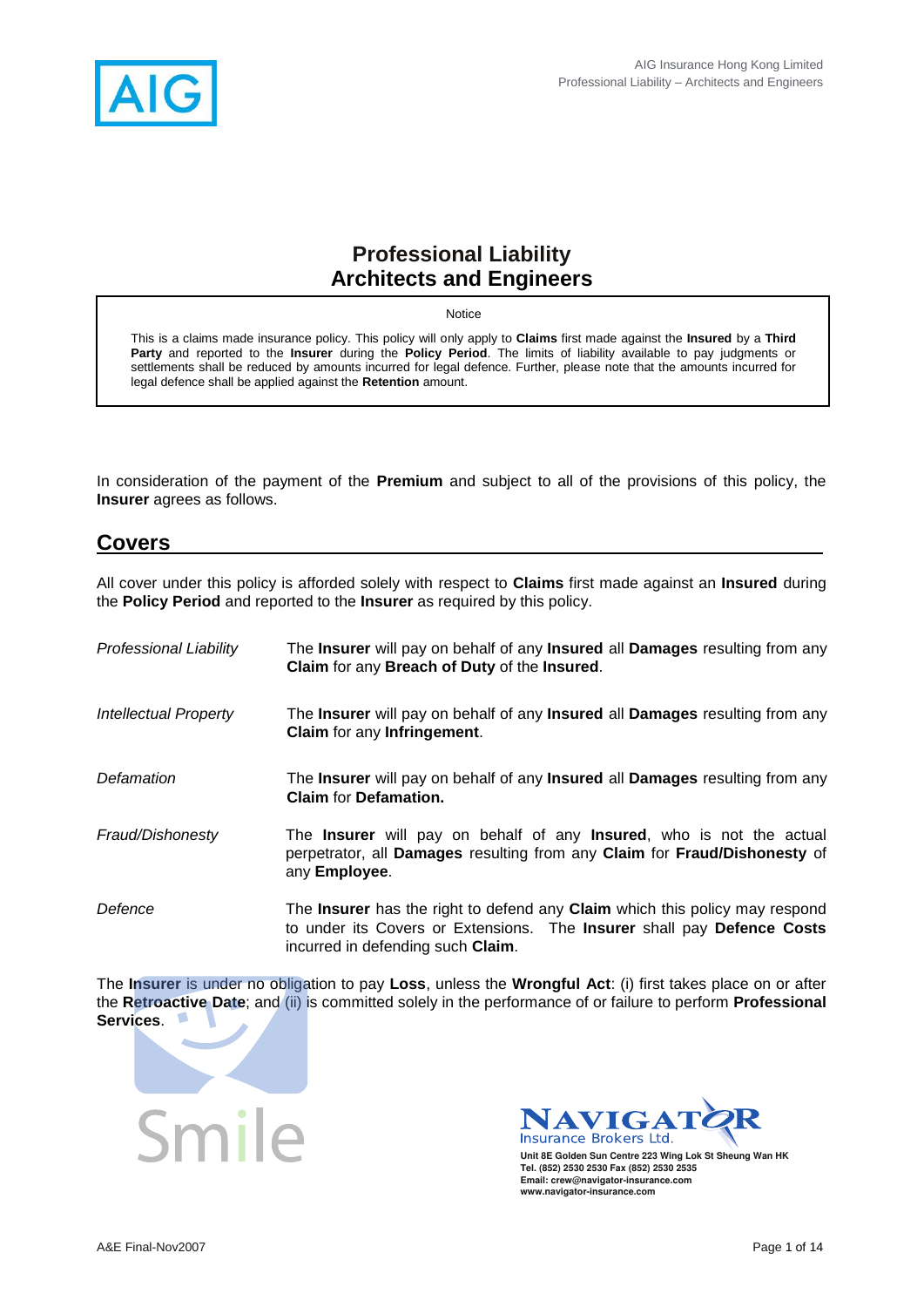## **Extensions**

| Data Protection                               | The Insurer will pay on behalf of any Insured all Damages resulting<br>from any Claim for any breach of Data Protection by the Data User.<br>This Extension will be subject to a Sublimit of Liability of HK\$500,000.                                                               |  |  |
|-----------------------------------------------|--------------------------------------------------------------------------------------------------------------------------------------------------------------------------------------------------------------------------------------------------------------------------------------|--|--|
| <b>Inquiry Attendance</b><br>Expenses         | The <b>Insurer</b> will pay on behalf of any person described in (i) and (ii) below,<br>Attendance Expenses in an Inquiry, which will be calculated at the<br>following rates for each day on which attendance in court has been required:                                           |  |  |
|                                               | (i) for any principal, partner, or director Insured HK\$5,000                                                                                                                                                                                                                        |  |  |
|                                               | (ii) for any <b>Employee</b> HK\$2,500                                                                                                                                                                                                                                               |  |  |
|                                               | No Retention shall apply to this Extension.                                                                                                                                                                                                                                          |  |  |
| <b>Lost Documents</b>                         | The Insurer will pay on behalf of any Insured all Damages resulting from any<br>Claim for destruction or damage to, or loss, distortion, erasure or mislay of a<br>Third Party's Documents for which an Insured is legally responsible,<br>provided that:                            |  |  |
|                                               | (i)<br>the destruction or damage to, or loss, distortion, erasure or<br>mislay of such Third Party Documents takes place during<br>the Policy Period; and<br>occurs in the performance or non-performance of the<br>(ii)<br><b>Professional Services.</b>                            |  |  |
|                                               | This Extension will be subject to a Sublimit of Liability of HK\$2,500,000. A<br>separate retention of HK\$10,000 instead of the Retention will apply to each<br><b>Claim</b> covered under this Extension.                                                                          |  |  |
| <b>Automatic New</b><br>Subsidiaries Coverage | Cover under this policy is extended to any Subsidiary which the Insured<br>acquires or creates after the inception date of this policy provided that the<br>Subsidiary:                                                                                                              |  |  |
|                                               | (i) has total gross revenues that are less than 10% of the total<br>gross revenue of the Insured already declared to the Insurer<br>and accepted for cover under this policy; and                                                                                                    |  |  |
|                                               | (ii) does not have any revenue from the United States of America or<br>Canada; and                                                                                                                                                                                                   |  |  |
|                                               | (iii) undertakes the same Professional Services.                                                                                                                                                                                                                                     |  |  |
|                                               | If a newly acquired or created Subsidiary fails to meet any one of the above<br>conditions (i), (ii) or (iii) the <b>Insured</b> may request an extension of this policy<br>for such Subsidiary provided that the Insurer shall be entitled to amend<br>policy terms and conditions. |  |  |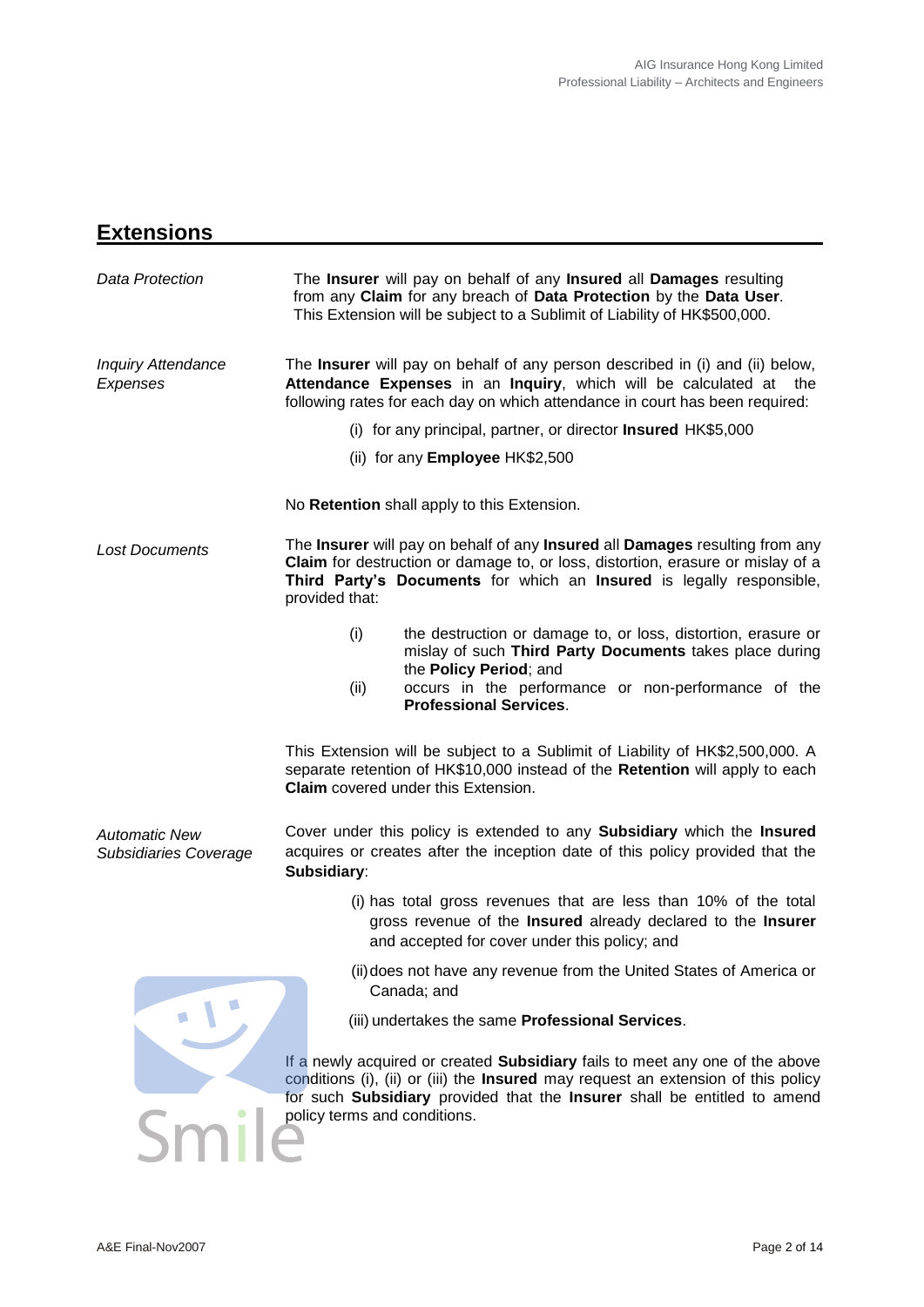| <b>Extended Reporting</b><br>Period | If the <b>Insurer</b> cancels or does not renew this policy, other than for<br>non-payment of <b>Premium</b> or any other breach of the terms of this policy by<br>an Insured, the Policyholder shall have the right to a period of 90 days<br>following the date of cancellation or expiry in which to give notice of any<br>covered Claim first made against the Insured during the Policy Period.<br>That extended reporting period shall not apply if this policy or its cover has<br>been replaced. |
|-------------------------------------|----------------------------------------------------------------------------------------------------------------------------------------------------------------------------------------------------------------------------------------------------------------------------------------------------------------------------------------------------------------------------------------------------------------------------------------------------------------------------------------------------------|
| <b>Specialist Designers</b>         | The Insurer will pay on behalf of any Insured all Damages resulting from<br>any Claim for any Breach of Duty of any Specialist Designer, to the<br>extent that the Insured has not waived or otherwise impaired any rights of<br>recourse against such Specialist Designer.                                                                                                                                                                                                                              |
| Key Man Loss                        | The Insurer will reimburse any Insured for a Key Man Loss sustained<br>during the Policy Period.                                                                                                                                                                                                                                                                                                                                                                                                         |
|                                     | No Retention shall apply to this Extension.                                                                                                                                                                                                                                                                                                                                                                                                                                                              |

<The balance of this page is intentionally blank>

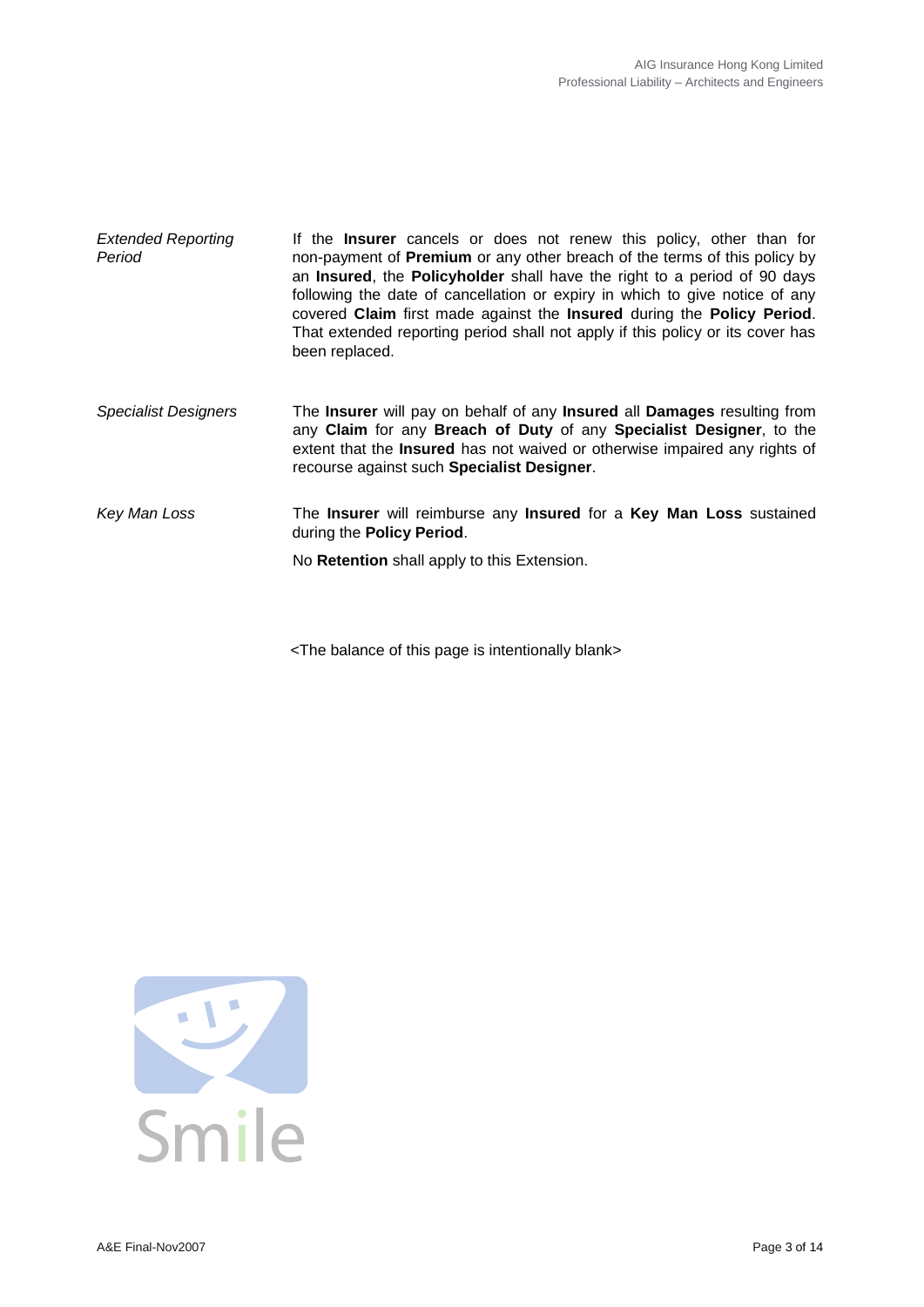## **Definitions**

| "Architectural or<br><b>Engineering Services</b> " | means the performance by the <b>Insured</b> of a contract for any professional<br>architectural and/or engineering services, design or<br>specification,<br>supervision of construction, feasibility study, technical information,<br>calculation or survey, where this takes place under the active direction and<br>control of a Properly Qualified Person.                                                     |
|----------------------------------------------------|-------------------------------------------------------------------------------------------------------------------------------------------------------------------------------------------------------------------------------------------------------------------------------------------------------------------------------------------------------------------------------------------------------------------|
| "Attendance Expenses"                              | means any reasonable costs and expenses, including travel and incidental<br>costs, incurred by any Employee, principal, partner, or director of the<br>Insured with the Insurer's prior written consent, associated with the legally<br>compelled attendance at an Inquiry. "Attendance Expenses" does not<br>mean wages, salaries and other remuneration or overheads incurred in<br>connection with an Inquiry. |
| "Bodily Injury"                                    | means physical injury, sickness, disease or death; and if arising out of the<br>foregoing, nervous shock, emotional distress, mental anguish or mental<br>injury.                                                                                                                                                                                                                                                 |
| "Breach of Duty"                                   | means any actual or alleged breach of duty, act, error, omission,<br>misstatement, misleading statement, breach of warranty of authority<br>committed in good faith, or breach of confidentiality which occurs in the<br>performance of or failure to perform Professional Services.                                                                                                                              |
| "Claim"                                            | means any: (i) written demand against an <b>Insured</b> or (ii) civil or<br>administrative proceeding brought against an <b>Insured</b> , that seeks <b>Damages</b><br>from Wrongful Acts.                                                                                                                                                                                                                        |
| "Damages"                                          | means any amount that an Insured shall be legally liable to pay to a Third<br>Party in respect of judgments rendered against an Insured, or for<br>settlements negotiated by the Insurer with the consent of either the Insured<br>or the Policyholder.                                                                                                                                                           |
|                                                    | Specifically in respect of Lost Documents Extension (and only in respect of<br>Lost Documents Extension) Damages shall also include costs and expenses<br>reasonably incurred by the Insured in replacing or restoring such<br>Documents provided that:                                                                                                                                                           |
|                                                    | (a) such loss or damage is sustained while the <b>Documents</b> are either: $(1)$<br>in transit; or (2) in the custody of the Insured or of any person to whom<br>the Insured has entrusted them;                                                                                                                                                                                                                 |
|                                                    | (b) the lost or mislaid <b>Documents</b> have been the subject of a reasonable<br>and diligent search by or on behalf of the Insured;                                                                                                                                                                                                                                                                             |
|                                                    | (c) the amount of any Claim for such costs and expenses shall be<br>supported by evidence of expenditure that shall be subject to approval<br>by a competent person to be nominated by the Insurer with the<br>consent of the Insured; and                                                                                                                                                                        |
|                                                    | (d) the Insurer shall not be liable for any Claim arising out of wear, tear<br>and/or gradual deterioration, moth and vermin, or other matters beyond<br>the Insured's control.                                                                                                                                                                                                                                   |
| "Data"                                             | means any personal data which relates to any Data Subject held by the<br>Data User which is collected for a Legitimate purpose and enables                                                                                                                                                                                                                                                                        |

identification of the **Data Subject**.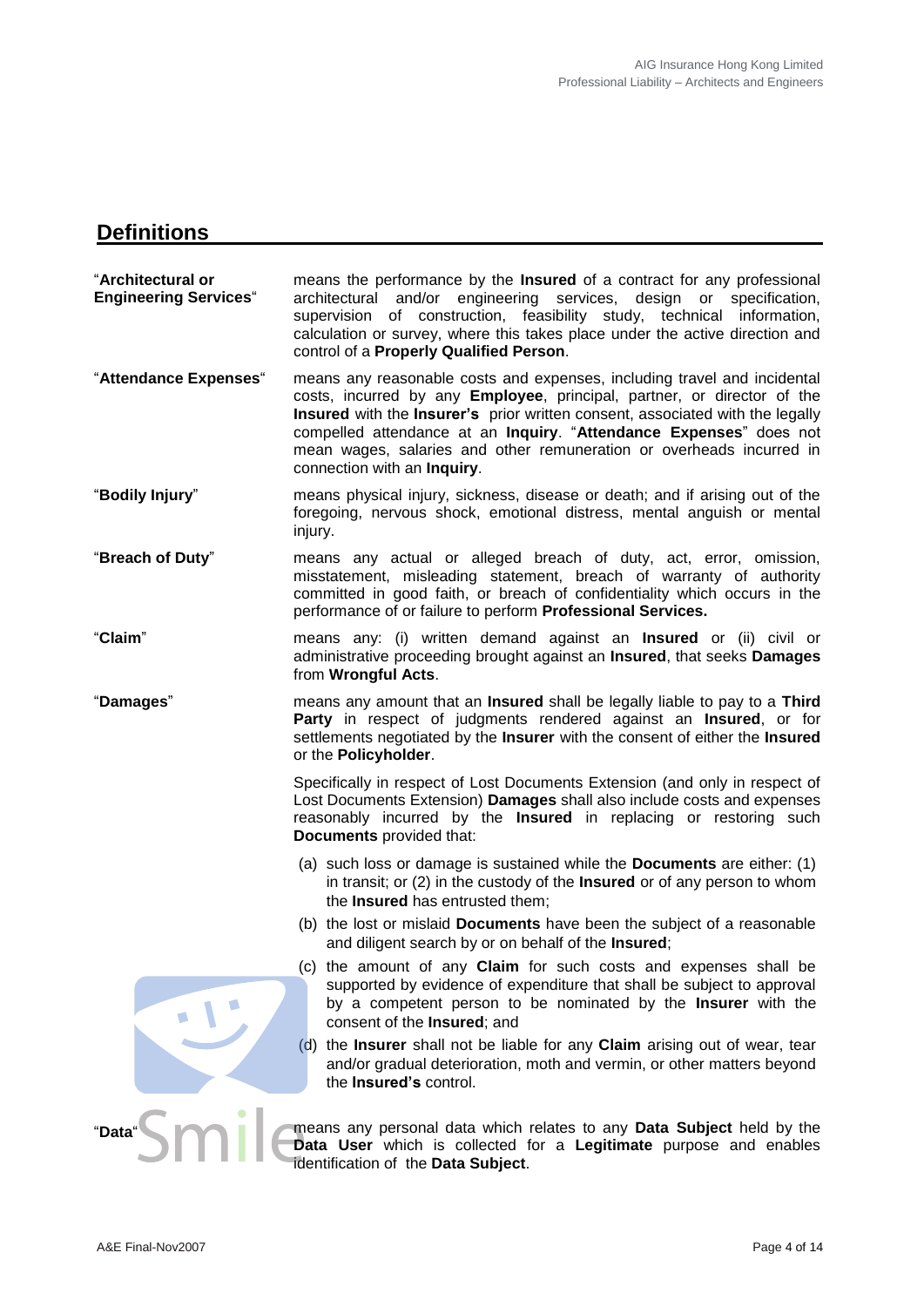| "Data Collection"  | means the Legitimate collection or compiling of information in relation to a<br>Data Subjects with the intent that such Data be included in the Data User's<br><b>Relevant Filing System.</b>                                                                                                                                                                                                                                     |
|--------------------|-----------------------------------------------------------------------------------------------------------------------------------------------------------------------------------------------------------------------------------------------------------------------------------------------------------------------------------------------------------------------------------------------------------------------------------|
| "Data Processing"  | means the Legitimate storage or use of information in relation to a Data<br>Subjects with the intent that such Data be included in the Data User's<br><b>Relevant Filing System.</b>                                                                                                                                                                                                                                              |
| "Data Protection"  | means maintaining compliance with:                                                                                                                                                                                                                                                                                                                                                                                                |
|                    | (i) regulatory standards imposed by law or by binding code upon the Data<br>User; or<br>(ii) standards published and disseminated by the Data User pursuant to an<br>officially recognized code of conduct,                                                                                                                                                                                                                       |
|                    | relating to Data Collection or Data Processing.                                                                                                                                                                                                                                                                                                                                                                                   |
| "Data Subject"     | means any natural person whose Data has been collected or processed by<br>or on behalf of a Data User.                                                                                                                                                                                                                                                                                                                            |
| "Data User"        | means the Policyholder or any Subsidiary that conducts Data Collection<br>or Data Processing.                                                                                                                                                                                                                                                                                                                                     |
| "Defamation"       | means any actual or alleged libel or slander committed without malice by<br>reason of words written, spoken or broadcast in the course of providing<br><b>Professional Services.</b>                                                                                                                                                                                                                                              |
| "Defence Costs"    | means reasonable fees, costs and expenses incurred by or on behalf of the<br>Insured in the investigation, defence, adjustment, settlement or appeal of<br>any Claim. "Defence Costs" shall not mean lost earnings, wages, salaries<br>or other remuneration or benefits paid by the Policyholder to its principals,<br>partners, directors, officers or Employees.                                                               |
| "Documents"        | means all documents of any nature whatsoever including computer records<br>and electronic or digitized data; but does not include any currency,<br>negotiable instruments or records thereof.                                                                                                                                                                                                                                     |
| "Employee"         | means any natural person who is or has been expressly engaged as an<br>employee under a contract of employment with the Policyholder or any<br>Subsidiary. "Employee" shall not mean any: (i) principal, partner or director;<br>or (ii) temporary contract labour, self-employed person or labour-only sub-<br>contractor.                                                                                                       |
| "Fraud/Dishonesty" | means fraudulent or dishonest conduct of an Employee:                                                                                                                                                                                                                                                                                                                                                                             |
|                    | not condoned, expressly or implicitly; and<br>(i)                                                                                                                                                                                                                                                                                                                                                                                 |
|                    | (ii)<br>that results in liability to;<br>the Policyholder or any Subsidiary.                                                                                                                                                                                                                                                                                                                                                      |
| "Infringement"     | means an unintentional infringement of any intellectual property right of any<br>Third Party, other than patents and Trade Secrets.                                                                                                                                                                                                                                                                                               |
| "Inquiry"          | means a formal regulatory, administrative, civic, municipal, regional or<br>national agency investigation into the affairs of the Policyholder, first made<br>during the Policy Period and reported to the Insurer as required by this<br>policy, expressly naming any Employee, principal, partner, or director of the<br>Insured as being under investigation and which legally compels such an<br>Insured to attend a hearing. |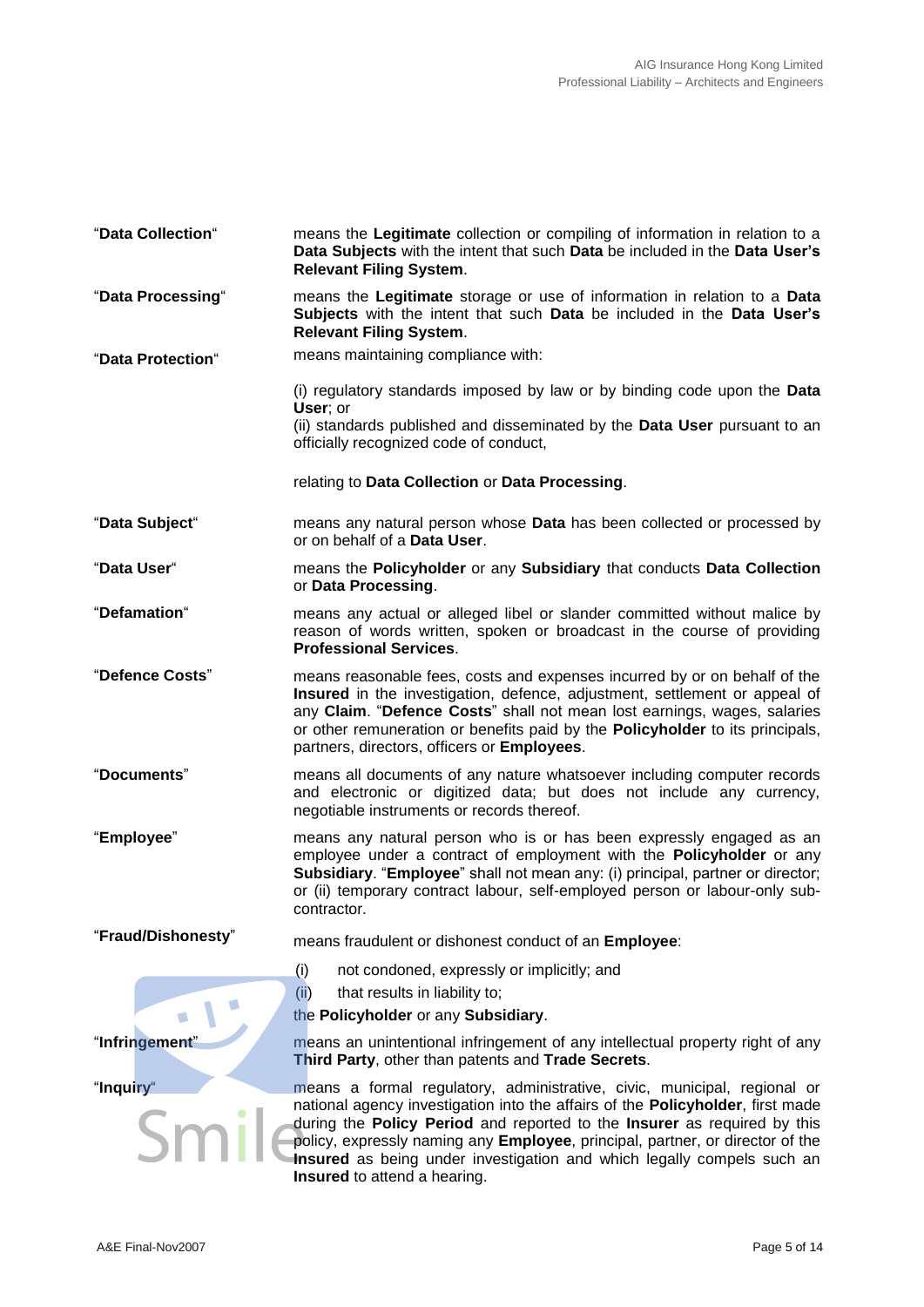| "Insured"               | means:                                                                                                                                                                                                                                                                                                                                                                                                                                                                                                                                                                                                                                                                                                                   |  |  |
|-------------------------|--------------------------------------------------------------------------------------------------------------------------------------------------------------------------------------------------------------------------------------------------------------------------------------------------------------------------------------------------------------------------------------------------------------------------------------------------------------------------------------------------------------------------------------------------------------------------------------------------------------------------------------------------------------------------------------------------------------------------|--|--|
|                         | (1) the Policyholder or any Subsidiary;<br>any natural person, who is or has been a principal, partner or director of<br>(2)<br>the Policyholder or any Subsidiary;<br>any Employee;<br>(3)<br>any consultant, independent contractor, temporary contract labour, self-<br>(4)<br>employed persons, labour-only sub-contractors, solely under contract<br>with, and under the direction and direct supervision of the Policyholder                                                                                                                                                                                                                                                                                       |  |  |
|                         | or any Subsidiary; and<br>any estates or legal representatives of any Insured described in (2) and<br>(5)<br>(3) of this definition;                                                                                                                                                                                                                                                                                                                                                                                                                                                                                                                                                                                     |  |  |
|                         | but only when providing Professional Services in the foregoing capacities.                                                                                                                                                                                                                                                                                                                                                                                                                                                                                                                                                                                                                                               |  |  |
| "Insurer"               | means the entity specified as such in the Schedule.                                                                                                                                                                                                                                                                                                                                                                                                                                                                                                                                                                                                                                                                      |  |  |
| "Limit of Liability"    | means the amount specified as such in the Schedule.                                                                                                                                                                                                                                                                                                                                                                                                                                                                                                                                                                                                                                                                      |  |  |
| "Key Man Loss"          | means reasonable costs and expenses incurred by an Insured, with the<br>prior written consent (which shall not be unreasonably delayed or<br>withheld) of the Insurer, in order to procure public relations services<br>and/or executive search services and in order to manage the public<br>communication of, and limit the disruption to the Insured business that<br>is directly caused by the permanent disability or death during the Policy<br>Period of any principal, partner or director of the Policyholder or any<br>Subsidiary                                                                                                                                                                              |  |  |
| "Legitimate"            | means the lawful, specific, and relevant collection or processing of Data as<br>specified under applicable law.                                                                                                                                                                                                                                                                                                                                                                                                                                                                                                                                                                                                          |  |  |
| "Loss"                  | means Damages and Defence Costs. "Loss" shall not mean and this<br>policy shall not cover any: (1) taxes; (2) non-compensatory damages,<br>including punitive, multiple, exemplary or liquidated damages; (3) fines or<br>penalties; (4) the costs and expenses of complying with any order for, grant<br>of or agreement to provide injunctive or other non-monetary relief; (5)<br>benefits or overhead of, or charges or expenses incurred by any Insured;<br>(6) costs incurred by the <b>Insured</b> correcting or re-performing any<br>Professional Services; or (7) any matters which may be deemed<br>uninsurable under the law governing this policy or the jurisdiction in which a<br><b>Claim</b> is brought. |  |  |
| "Policy Period"         | means the period of time specified in the Schedule unless the policy is<br>cancelled in which event the Policy Period will end on the effective date of<br>the cancellation.                                                                                                                                                                                                                                                                                                                                                                                                                                                                                                                                             |  |  |
| "Policyholder"          | means the entity or natural person specified as such in the Schedule.                                                                                                                                                                                                                                                                                                                                                                                                                                                                                                                                                                                                                                                    |  |  |
| "Pollutants"            | means, but is not limited to, any solid, liquid, biological, radiological, gaseous<br>or thermal irritant or contaminant whether occurring naturally or otherwise,<br>including asbestos, smoke, vapour, soot, fibres, mould, spores, fungus,<br>germs, fumes, acids, alkalis, nuclear or radioactive material of any sort,<br>chemicals or waste. "Waste" includes, but is not limited to, material to be<br>recycled, reconditioned or reclaimed.                                                                                                                                                                                                                                                                      |  |  |
| "Premium                | means the amount specified as such in the Schedule and any premium<br>adjustment reflected in an endorsement to this policy.                                                                                                                                                                                                                                                                                                                                                                                                                                                                                                                                                                                             |  |  |
| "Professional Services" | means the professional services of the Policyholder and any Subsidiary as<br>specified in the Schedule.                                                                                                                                                                                                                                                                                                                                                                                                                                                                                                                                                                                                                  |  |  |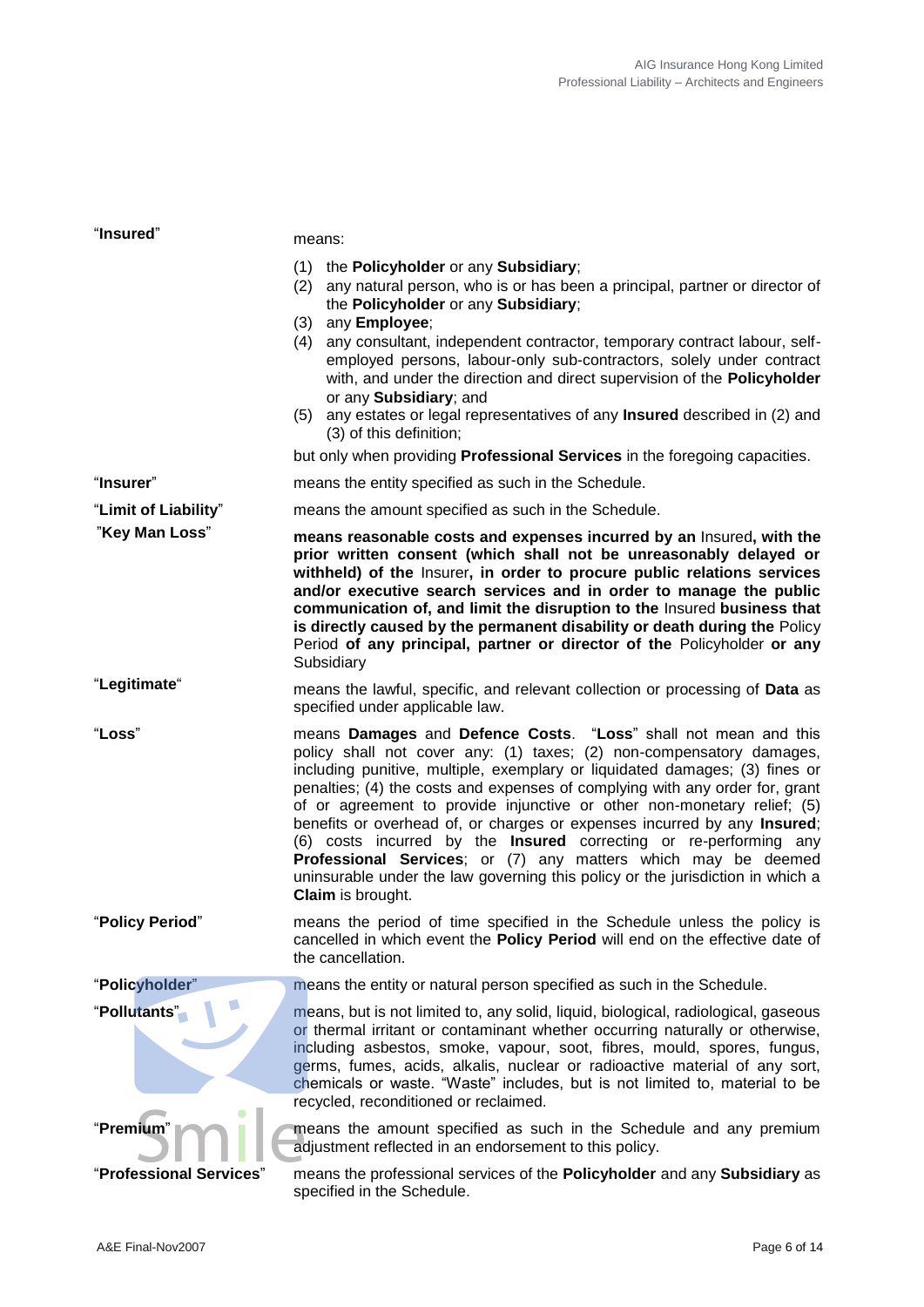| "Properly Qualified<br>Person" | means any <b>Insured</b> with a minimum of five years relevant experience or a<br>person recognised as a Fellow or Associate of the Hong Kong Institute of<br>Architects; or the Hong Kong Institution of Engineers; or the Hong Kong<br>Institute of Surveyors.     |  |
|--------------------------------|----------------------------------------------------------------------------------------------------------------------------------------------------------------------------------------------------------------------------------------------------------------------|--|
| "Property Damage"              | means damage to or loss of or destruction of tangible property or loss of use<br>thereof.                                                                                                                                                                            |  |
| "Retention"                    | means the amount specified as such in the Schedule.                                                                                                                                                                                                                  |  |
| "Relevant Filing System"       | means the Data User's system for storage and indexing of Data as<br>regulated by applicable data protection and/or privacy law.                                                                                                                                      |  |
| "Retroactive Date"             | means the date specified as such in the Schedule.                                                                                                                                                                                                                    |  |
| "Specialist Designer"          | means any specialist designer, consultant or sub-contractor engaged by an<br>Insured in the performance of Professional Services.                                                                                                                                    |  |
| "Subsidiary"                   | means companies in which the Policyholder, either directly or indirectly<br>through one or more of its subsidiaries;                                                                                                                                                 |  |
|                                | controls the composition of the board of directors;<br>(i)<br>controls more than half of the voting power; or<br>(ii)<br>holds more than half of the issued share capital or equity.<br>(iii)                                                                        |  |
|                                | For any Subsidiary or any Insured thereof, cover under this policy shall<br>only apply to Wrongful Acts committed while such entity is a Subsidiary of<br>the Policyholder.                                                                                          |  |
| "Third Party"                  | means any entity or natural person; provided, however, Third Party does<br>not mean: (i) any <b>Insured</b> ; or (ii) any other entity or natural person having a<br>financial interest or executive role in the operation of the Policyholder or<br>any Subsidiary. |  |
| "Trade Secret"                 | means information that derives independent economic value, actual or<br>potential, from not being generally known and not being readily<br>ascertainable through proper means by other persons who can obtain<br>economic advantage from its disclosure or use.      |  |
| "Wrongful Act"                 | means any Breach of Duty, Infringement, Defamation, breach of Data<br>Protection or Fraud/Dishonesty.                                                                                                                                                                |  |

<The balance of this page is intentionally blank>

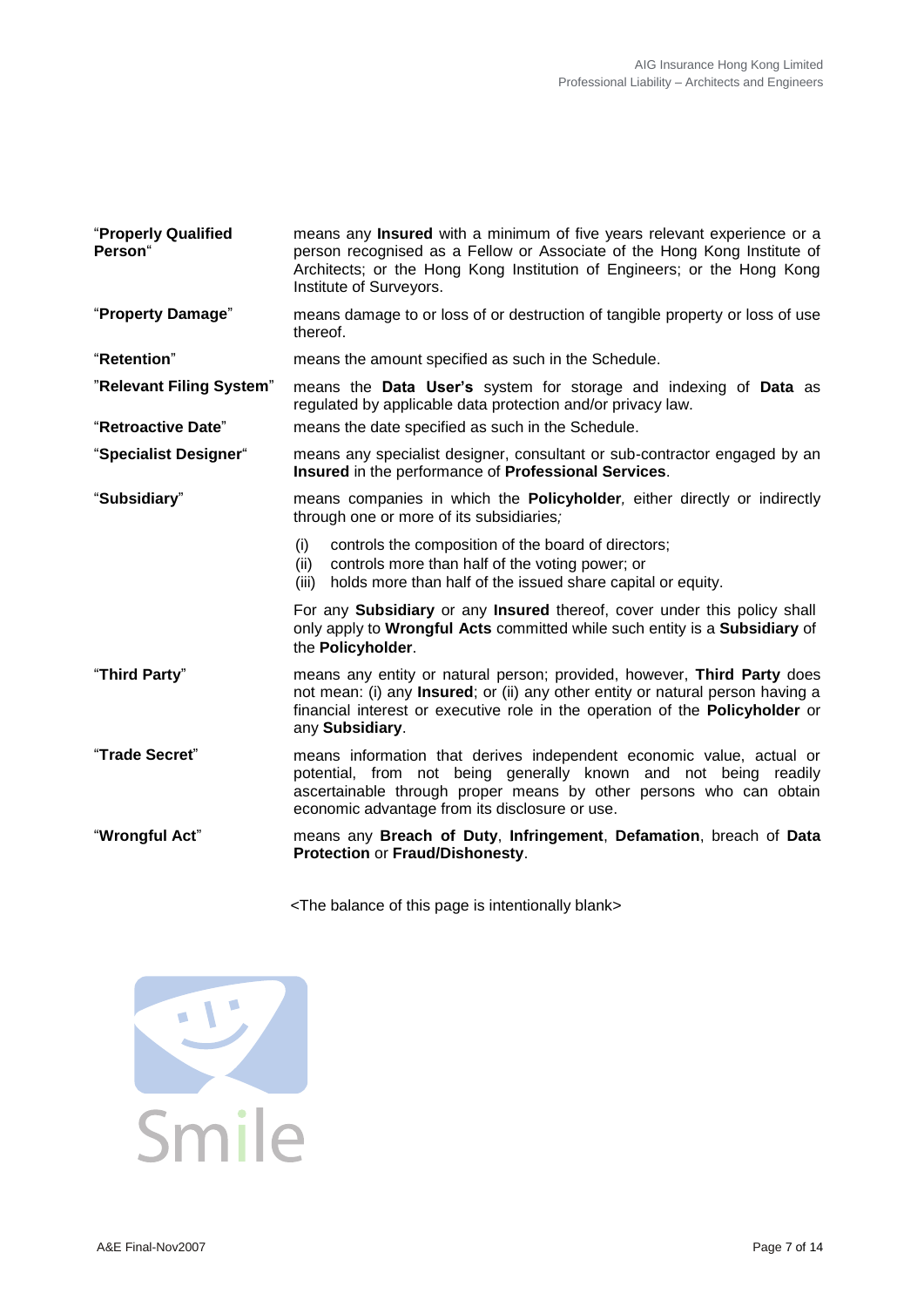# **Exclusions**

This policy shall not cover **Loss** in connection with any **Claim**:

| Antitrust                                |                                                 | arising out of, based upon or attributable to any actual or alleged antitrust<br>violation, restraint of trade or unfair competition;                                                                                                                                                                                                                                                                 |
|------------------------------------------|-------------------------------------------------|-------------------------------------------------------------------------------------------------------------------------------------------------------------------------------------------------------------------------------------------------------------------------------------------------------------------------------------------------------------------------------------------------------|
| Bodily Injury/<br><b>Property Damage</b> | Damage unless:                                  | arising out of, based upon or attributable to Bodily Injury or Property                                                                                                                                                                                                                                                                                                                               |
|                                          | i)                                              | arising from an actual or alleged failure to achieve the legally<br>required standard of care, diligence and expertise in<br>performing Professional Services;                                                                                                                                                                                                                                        |
|                                          | ii)                                             | arising solely from an actual or alleged Defamation, which<br>is covered under this Policy.                                                                                                                                                                                                                                                                                                           |
|                                          |                                                 | This exclusion shall not apply, in so far as Property Damage is concerned,<br>in respect of Lost Documents Extension;                                                                                                                                                                                                                                                                                 |
| Contractual Liability/                   |                                                 | arising out of, based upon or attributable to any:                                                                                                                                                                                                                                                                                                                                                    |
| <b>Performance Guarantees</b>            | i)                                              | contractual liability or other obligation assumed, that goes<br>beyond the duty to use such skill and care as is ordinarily<br>applied to the Professional Services provided; or                                                                                                                                                                                                                      |
|                                          | ii)                                             | guarantee or warranty;                                                                                                                                                                                                                                                                                                                                                                                |
| <b>Costs Assessment</b>                  |                                                 | arising out of, based upon or attributable to any failure by any Insured or<br>other party acting for the Insured to make an accurate pre-assessment of<br>the cost of performing Professional Services;                                                                                                                                                                                              |
| Infrastructure                           |                                                 | arising out of, based upon or attributable to:                                                                                                                                                                                                                                                                                                                                                        |
|                                          | (i) mechanical failure;<br>out or black out; or | (ii) electrical failure, including any electrical power interruption, surge, brown<br>(iii) telecommunications or satellite systems failure,                                                                                                                                                                                                                                                          |
|                                          |                                                 | unless such failure arises from a Breach of Duty by an Insured.                                                                                                                                                                                                                                                                                                                                       |
| Insolvency                               | receivership of the Insured;                    | arising out of, based upon or attributable to the insolvency, administration or                                                                                                                                                                                                                                                                                                                       |
| <b>Intentional Acts</b>                  |                                                 | arising out of, based upon or attributable to the committing of any intentional<br>Breach of Duty by an Insured;                                                                                                                                                                                                                                                                                      |
| <b>Joint Ventures</b>                    | forms part;                                     | arising out of, based upon or attributable to work carried out by the Insured<br>for and in the name of any association or joint venture of which an Insured                                                                                                                                                                                                                                          |
| <b>Misdeeds</b>                          |                                                 | arising out of, based upon or attributable to any act which a judge, jury or<br>other official tribunal or panel finds, or which an Insured admits, to be a<br>criminal, dishonest or fraudulent act; and in such event, the Insurer shall be<br>reimbursed for all Loss paid in connection with such Claim; provided,<br>however, that this exclusion shall not apply to the Fraud/Dishonesty Cover; |
| Patent/Trade Secret                      | or Trade Secrets;                               | arising out of, based upon or attributable to the breach of licences<br>concerning, infringement of or misappropriation of any Third Party patents                                                                                                                                                                                                                                                    |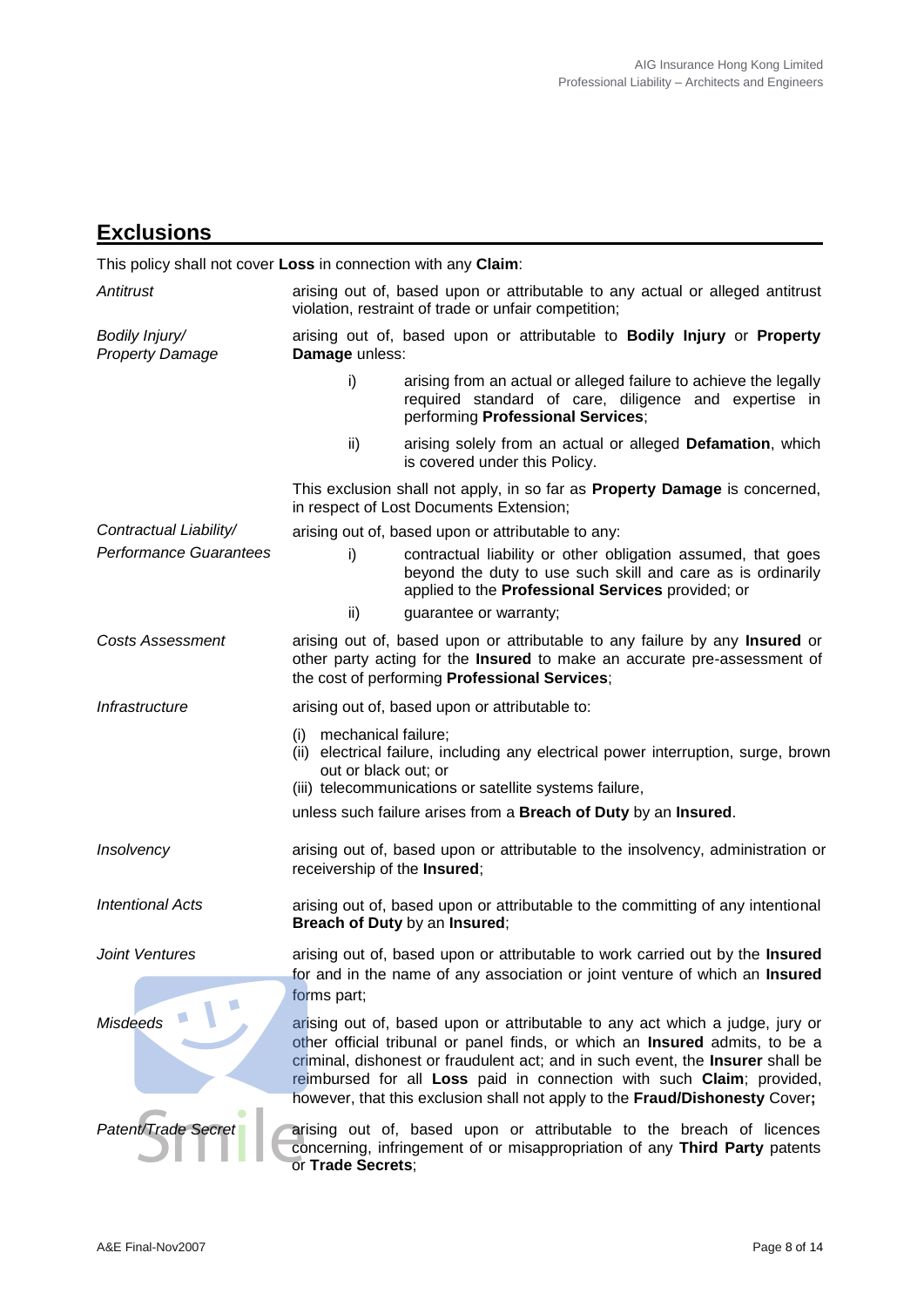## **Exclusions**

| <b>Pollution</b>                 | arising out of, based upon or attributable to: (i) the actual, alleged or<br>threatened presence, discharge, dispersal, release, migration or escape of<br>pollutants, or (ii) any direction, request or effort to: (a) test for, monitor,<br>clean up, remove, contain, treat, detoxify or neutralise Pollutants, or (b)<br>respond to or assess the effects of Pollutants;                                                                                                                  |
|----------------------------------|-----------------------------------------------------------------------------------------------------------------------------------------------------------------------------------------------------------------------------------------------------------------------------------------------------------------------------------------------------------------------------------------------------------------------------------------------------------------------------------------------|
| <b>Prior Claims/Circumstance</b> | (i) made prior to or pending at the inception of this policy; or (ii) arising out<br>of, based upon or attributable to any circumstance that, as of the inception<br>of this policy, may reasonably have been expected by any <b>Insured</b> to give<br>rise to a <b>Claim</b> ;                                                                                                                                                                                                              |
| <b>Trade Debts</b>               | arising out of, based upon or attributable to any: (i) trading debt incurred by<br>an Insured or (ii) guarantee given by an Insured for a debt;                                                                                                                                                                                                                                                                                                                                               |
| U.S.A./Canada                    | made or pending within; or to enforce a judgment obtained in, the United<br>States of America, Canada, or any of their territories or possessions;                                                                                                                                                                                                                                                                                                                                            |
| War/Terrorism                    | arising out of, based upon or attributable to any war (declared or otherwise),<br>terrorism, warlike, military, terrorist or guerrilla activity, sabotage, force of<br>arms, hostilities (declared or undeclared), rebellion, revolution, civil disorder,<br>insurrection, usurped power, confiscation, nationalisation or destruction of<br>or damage to property by or under the order of, any governmental, public or<br>local authority or any other political or terrorist organisation. |
|                                  | <the balance="" blank.="" intentionally="" is="" of="" page="" this=""></the>                                                                                                                                                                                                                                                                                                                                                                                                                 |

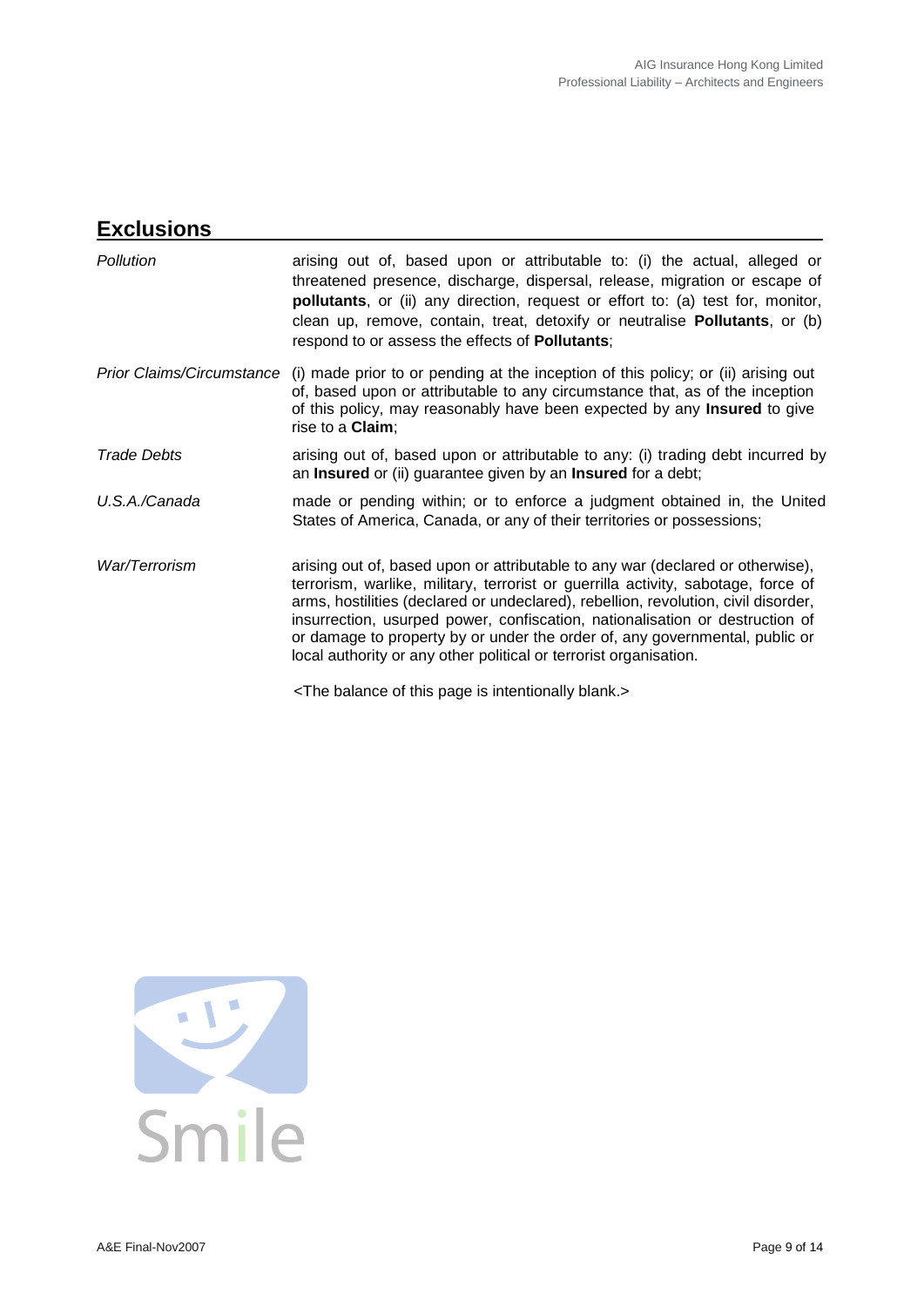## **Claims**

| <b>Notification of Claims</b> | The <b>Insured</b> shall, as a condition precedent to the obligations of the <b>Insurer</b><br>under this policy, give written notice to the Insurer of any Claim first made<br>against the Insured as soon as practicable and during the Policy Period.<br>All notifications must be in writing or by facsimile, and addressed as<br>required in the Claims Notice Item on the Schedule.                                                                                                                                                                                                                                                                                                                                                                                                                                                                                                                                                             |
|-------------------------------|-------------------------------------------------------------------------------------------------------------------------------------------------------------------------------------------------------------------------------------------------------------------------------------------------------------------------------------------------------------------------------------------------------------------------------------------------------------------------------------------------------------------------------------------------------------------------------------------------------------------------------------------------------------------------------------------------------------------------------------------------------------------------------------------------------------------------------------------------------------------------------------------------------------------------------------------------------|
| <b>Related Claims</b>         | If notice of a Claim against an Insured is given to the Insurer pursuant to<br>the terms and conditions of this policy, then: (i) any subsequent Claim<br>alleging, arising out of, based upon or attributable to the facts alleged in that<br>previously noticed Claim; and (ii) any subsequent Claim alleging any<br>Wrongful Act which is the same as or related to any Wrongful Act alleged<br>in that previously noticed Claim, shall be considered made against the<br>Insured and reported to the Insurer at the time notice was first given. Any<br><b>Claim</b> or <b>Claims</b> arising out of, based upon or attributable to (i) the same<br>cause, or (ii) a single <b>Wrongful Act</b> , or (iii) a series of continuous, repeated<br>or related Wrongful Acts, shall be considered a single Claim for the<br>purposes of this policy.                                                                                                   |
| Circumstances                 | During the <b>Policy Period</b> , an <b>Insured</b> may become<br>aware of<br>circumstances which may reasonably be expected to give rise to a Claim.<br>In such event, an <b>Insured</b> may report the circumstances in writing to the<br><b>Insurer.</b> If in doing so, the <b>Insured</b> provides: (i) the reasons for anticipating<br>the Claim, and (ii) full particulars as to dates, acts and persons involved;<br>then any Claim which is subsequently made against an Insured and<br>reported in writing to the Insurer alleging, arising out of, based upon or<br>attributable to such circumstances, or alleging any Wrongful Act which is<br>the same as or related to any Wrongful Act alleged or described in the<br>previously notified circumstances, shall be considered first made against the<br>Insured and reported to the Insurer at the time the facts or circumstances<br>were first reported, if accepted by the Insurer. |
| Defence/Settlement            | The <b>Insurer</b> does not assume any duty to defend, and the <b>Insured</b> shall<br>defend and contest any Claim made against them unless the Insurer, in its<br>sole and absolute discretion, elects in writing to take over and conduct the<br>defence and settlement of any Claim. If the Insurer does not so elect, it<br>shall be entitled, but not required, to participate fully in such defence and<br>the negotiation of any settlement that involves or appears reasonably likely<br>to involve the Insurer. The Insurer has the right at any time after<br>notification of a Claim to make a payment to the Insured of the unpaid<br>balance of the Limit of Liability, and upon making such payment, all<br>obligations of the <b>Insurer</b> to the <b>Insured</b> under this policy, including, if any,<br>those relating to defence, shall cease.                                                                                   |
| <b>Insurer's Consent</b>      | As a condition precedent to cover under this policy, no <b>Insured</b> shall admit<br>or assume any liability, enter into any settlement agreement, consent to any<br>judgment, or incur any Defence Costs without the prior written consent of<br>the Insurer. Only those settlements, judgments and Defence Costs<br>consented to by the Insurer, and judgments resulting from Claims<br>defended in accordance with this policy, shall be recoverable as Loss under<br>this policy. The Insurer's consent shall not be unreasonably withheld,<br>provided that the Insurer shall be entitled to exercise all of its rights under<br>the policy.                                                                                                                                                                                                                                                                                                    |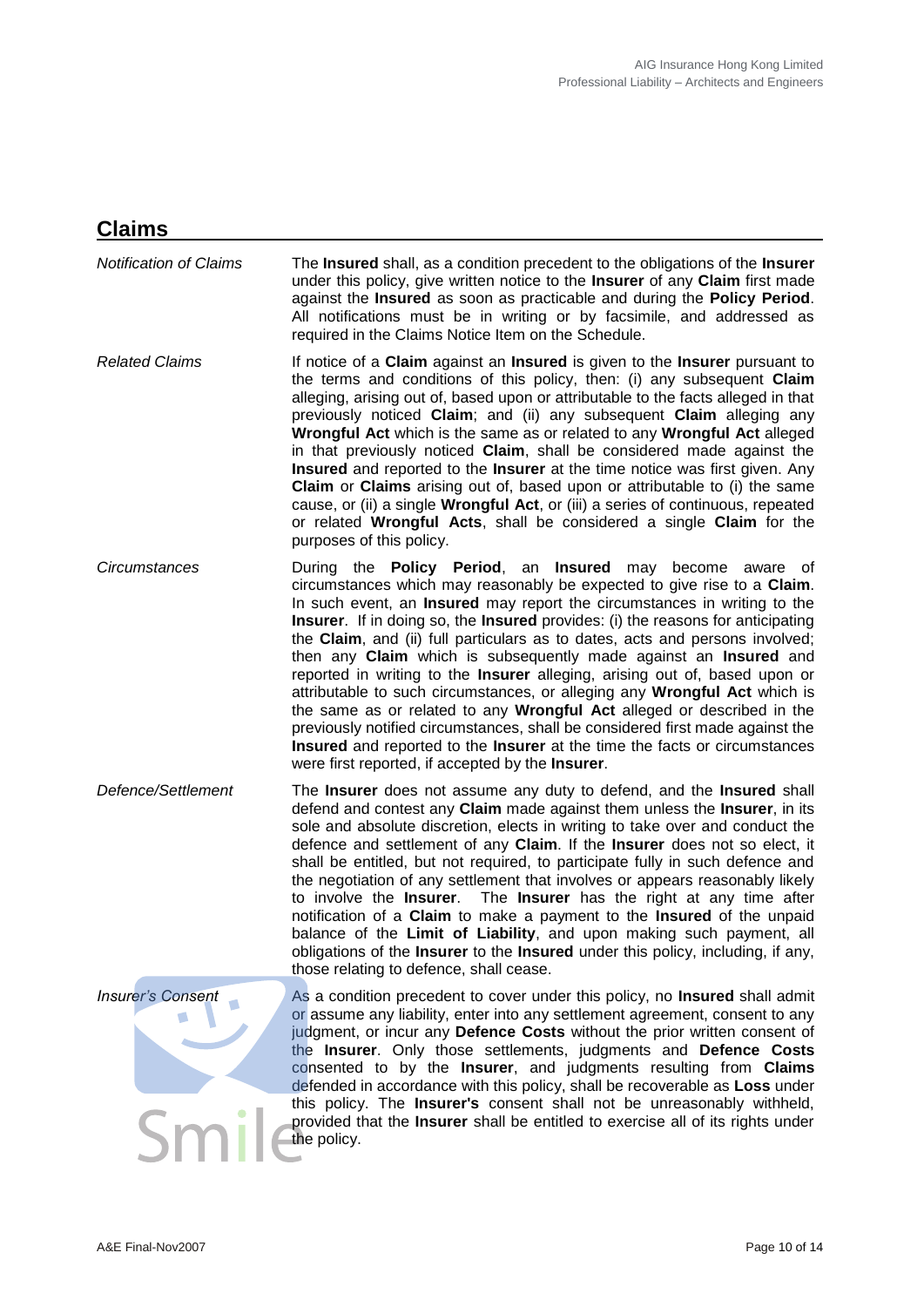### **Claims** (Continued)

*Insured's Consent* The **Insurer** may make any settlement of any **Claim** it deems expedient with respect to any **Insured**, subject to such **Insured's** written consent. If any **Insured** withholds consent to such settlement, the **Insurer's**  liability for all **Loss** on account of such **Claim** shall not exceed the amount for which the **Insurer** could have settled such **Claim,** plus **Defence Costs** incurred as of the date such settlement was proposed in writing by the **Insurer**, less coinsurance (if any) and the applicable **Retention**.

- *Cooperation* The **Insured** will at their own cost: (i) render all reasonable assistance to the **Insurer** and co-operate in the defence of any **Claim** and the assertion of indemnification and contribution rights; (ii) use due diligence and do and concur in doing all things reasonably practicable to avoid or diminish any **Loss** under this policy; (iii) give such information and assistance to the **Insurer** as the **Insurer** may reasonably require to enable it to investigate any **Loss** or determine the **Insurer's** liability under this policy.
- *Allocation* In the event that any written demand is made or civil or administrative proceeding is brought against the **Insured** that involves matters that are covered under this policy and matters that are not covered under this policy, then the **Insurer** shall only pay such amount to the **Insured** as fairly and properly reflects the amount of **Loss** arising from the covered matters. The **Insurer** shall calculate this amount by:
	- (i) comparing the amount being claimed in respect of the covered **Claim** with the amount being claimed in respect of the matters which are not covered;
	- (ii) comparing the legal merit of the covered **Claim** with the legal merit of the matters which are not covered; and
	- (iii) comparing the complexity of defending any covered **Claim** with the complexity of defending the matters which are not covered.

If the **Insured** disagrees with the amount which the **Insurer** has calculated in accordance with this provision, then the dispute will be resolved in accordance with the *"Dispute Resolution"* provision in this policy set out below.

Smile

**Fraudulent Claims If any <b>Insured** shall give any notice or **Claim** cover for any Loss under this policy knowing such notice or **Claim** to be false or fraudulent as regards amounts or otherwise, such **Loss** shall be excluded from cover under the policy, and the **Insurer** shall have the right, in its sole and absolute discretion, to avoid its obligations under or void this policy in its entirety, and in such case, all cover for **Loss** under the policy shall be forfeited and all **Premium** deemed fully earned and non-refundable.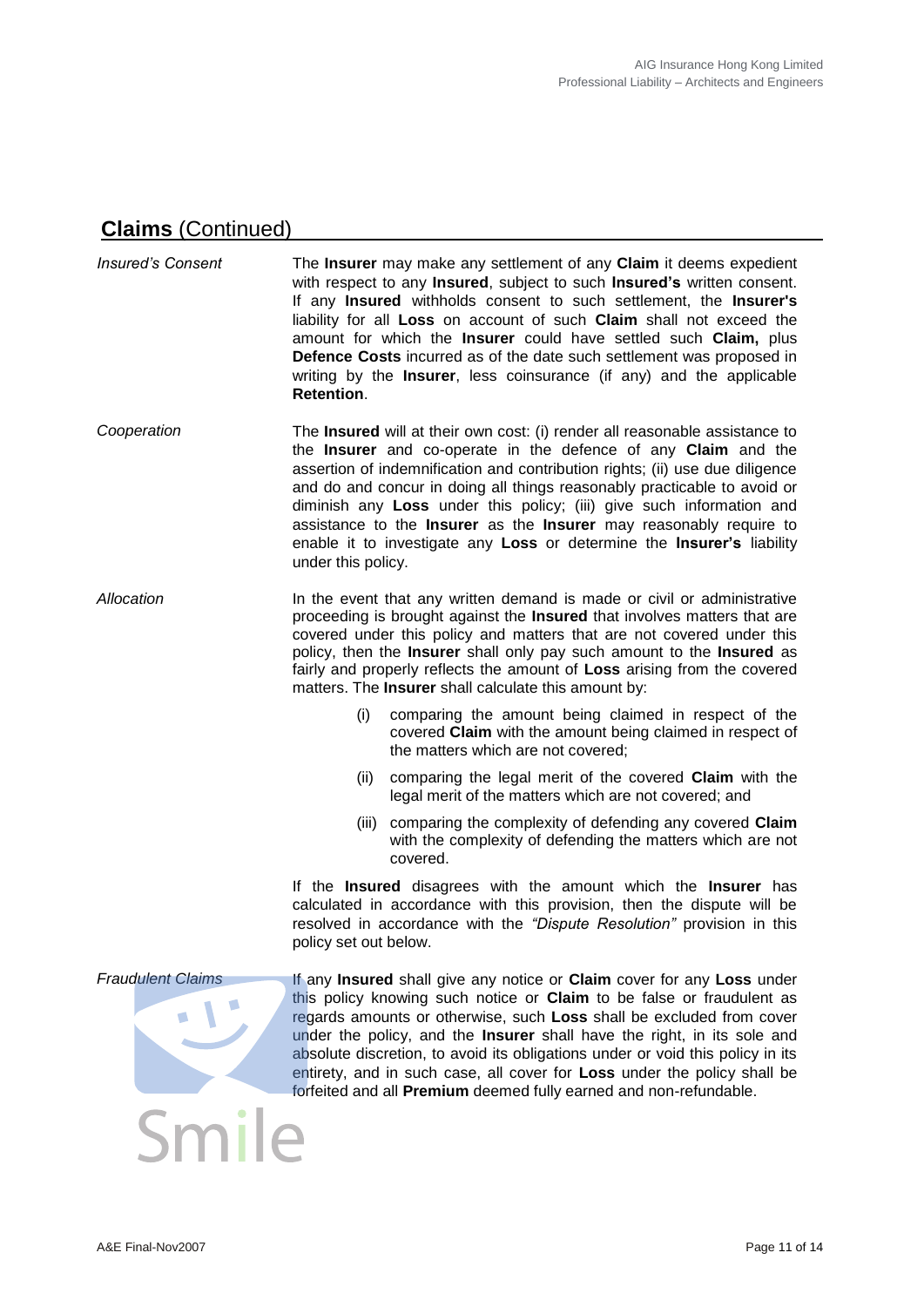#### **Purchase and Administration**

- *Policy Purchase* In granting cover to the **Insured**, the **Insurer** has relied upon the material statements and particulars in the proposal together with its attachments and other information supplied. These statements, attachments and information are the basis of cover and shall be considered incorporated and constituting part of this policy. If the **Insurer** becomes entitled to avoid this policy from inception or from the time of any variation in cover, the **Insurer** may at its discretion maintain this policy in full force but exclude the consequences of and any **Claim** relating to any matter which ought to have been disclosed before inception or any variation in cover.
- Administration The **Policyholder** has acted and shall act on behalf of each and every **Insured** with respect to: (1) negotiating terms and conditions of, binding and amending cover; (2) exercising rights of **Insureds**; (3) notices; (4) **Premiums**; (5) endorsements; (6) dispute resolution; and (7) payments to any **Insured**.

### **Limit and Retention**

*Limit of Liability* The total amount payable by the **Insurer** under this policy shall not exceed the **Limit of Liability**. Sublimits of Liability, Extensions and **Defence Costs** are part of that amount and are not payable in addition to the **Limit of Liability**. The **Limit of Liability** for the period provided in the Extended Reporting Period Extension is part of, and not in addition to, the **Limit of Liability** for the **Policy Period**. The inclusion of more than one **Insured** under this policy does not operate to increase the total amount payable by the **Insurer** under this policy. The Lost Documents Extension Sublimit of Liability shall be part of and not in addition to the Limit of Liability.

*Retention* The **Insurer** shall only pay for the amount of any **Loss** which is in excess of the **Retention**. For the avoidance of doubt, the **Retention** also applies to **Defence Costs**. The **Retention** is to be borne by the **Insured** and shall remain uninsured. A single **Retention** shall apply to **Loss** arising from all **Claims** alleging the same **Wrongful Act**. The **Insurer** may, in its sole and absolute discretion, advance all or part of the **Retention**, and, in that event, such amounts shall be reimbursed to the **Insurer** by the **Insureds** forthwith.

*Other Insurance/ Indemnification*

Unless otherwise required by law, cover under this policy is provided only as excess over any self-insurance or other valid and applicable insurance, unless such other insurance is written only as specific excess insurance over the **Limit of Liability**. If such other insurance is provided by the **Insurer** or any member company or affiliate of American International Group, Inc. ("AIG"), then the maximum amount payable by AIG under all such policies shall not exceed the limit of liability of that policy referred to above which has the highest applicable limit of liability. Nothing contained herein shall be construed to increase the **Limit of Liability** of this policy. To the extent that another insurance policy imposes upon an insurer a duty to defend a **Claim**, **Defence Costs** arising out of such **Claim** shall not be covered under this policy.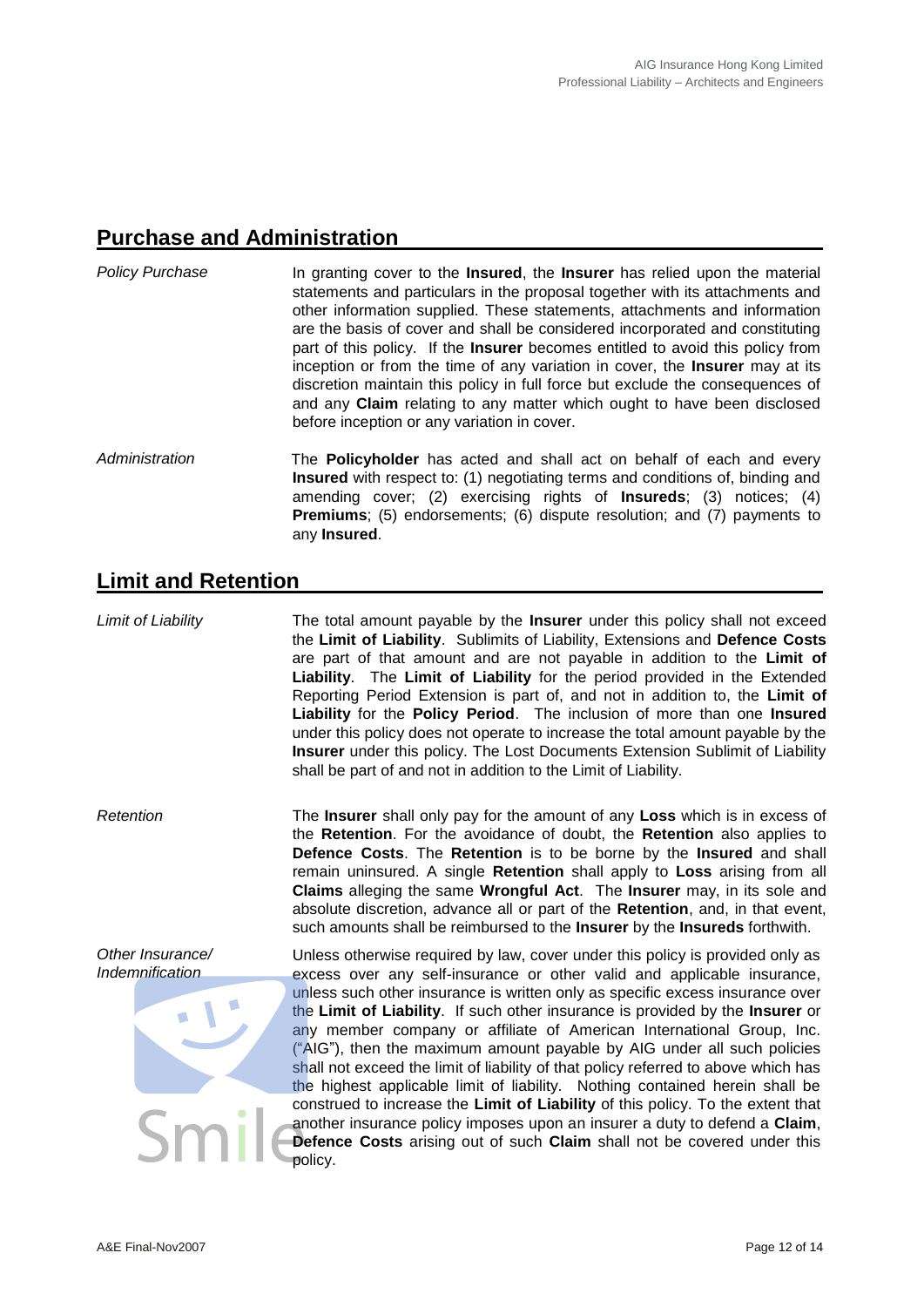#### **General Provisions**

*Assignment* This policy and any rights under or in respect of it cannot be assigned without the prior written consent of the **Insurer**. *Cancellation By Policyholder*: This policy may be cancelled by the **Policyholder** at any time only by mailing written prior notice to the **Insurer** or by surrender of this policy to the **Insurer** or its authorised agent. In such case, if no **Claim** has been made and no circumstance has been notified prior to such cancellation, the **Insurer** shall retain the customary short rate proportion of the **Premium** (being the earned amount of **Premium** plus a portion of unearned amount of **Premium** to reflect the handling charges which have been incurred as calculated by reference to the "short rate table" which the **Insurer** applies at the time of cancellation). Otherwise, **Premium** shall not be returnable and shall be deemed fully earned at cancellation. *By Insurer*: This policy may be cancelled by the **Insurer** delivering to the **Policyholder** by registered, certified, other first class mail or other reasonable delivery method, at the address of the **Policyholder** set forth in the Schedule, written notice stating when, not less than thirty (30) days thereafter (ten (10) days in the event of cancellation for non-payment of **Premium**), the cancellation shall be effective. Proof of mailing or delivery of such notice shall be sufficient proof of notice and this policy shall be deemed cancelled as to all **Insureds** at the date and hour specified in such notice. In such case, the **Insurer** shall be entitled to a *pro-rata* proportion of the **Premium**. Payment or tender of any unearned premium by the **Insurer** shall not be a condition precedent to the effectiveness of cancellation, but such payment shall be made as soon as practicable. *Dispute Resolution* All disputes or differences concerning the construction or interpretation of the provisions of this policy, whether arising before or after termination of this policy, shall be submitted to arbitration and the following shall apply: (i) this provision is or is to be treated as an international arbitration agreement notwithstanding the provisions of the Arbitration Ordinance Chapter 341 of the Laws of Hong Kong (ii) the arbitration shall be conducted in accordance with the UNCITRAL Arbitration Rules under the Hong Kong International Arbitration Procedures for the Administration of International Arbitration in force at the date this policy issued; (iii) the place of arbitration shall be in Hong Kong at the Hong Kong International Arbitration Centre; (iv) there shall be three arbitrators; (v) the language of the arbitral proceedings shall be English; and (vi) In the event that separate disputes arise between the **Insurer** and several **Insureds** on related matters, these shall be resolved together or consecutively as the arbitrators shall consider appropriate. **Insolvency, receivership or bankruptcy of any Insured** shall not relieve the **Insurer** of any of its obligations hereunder.